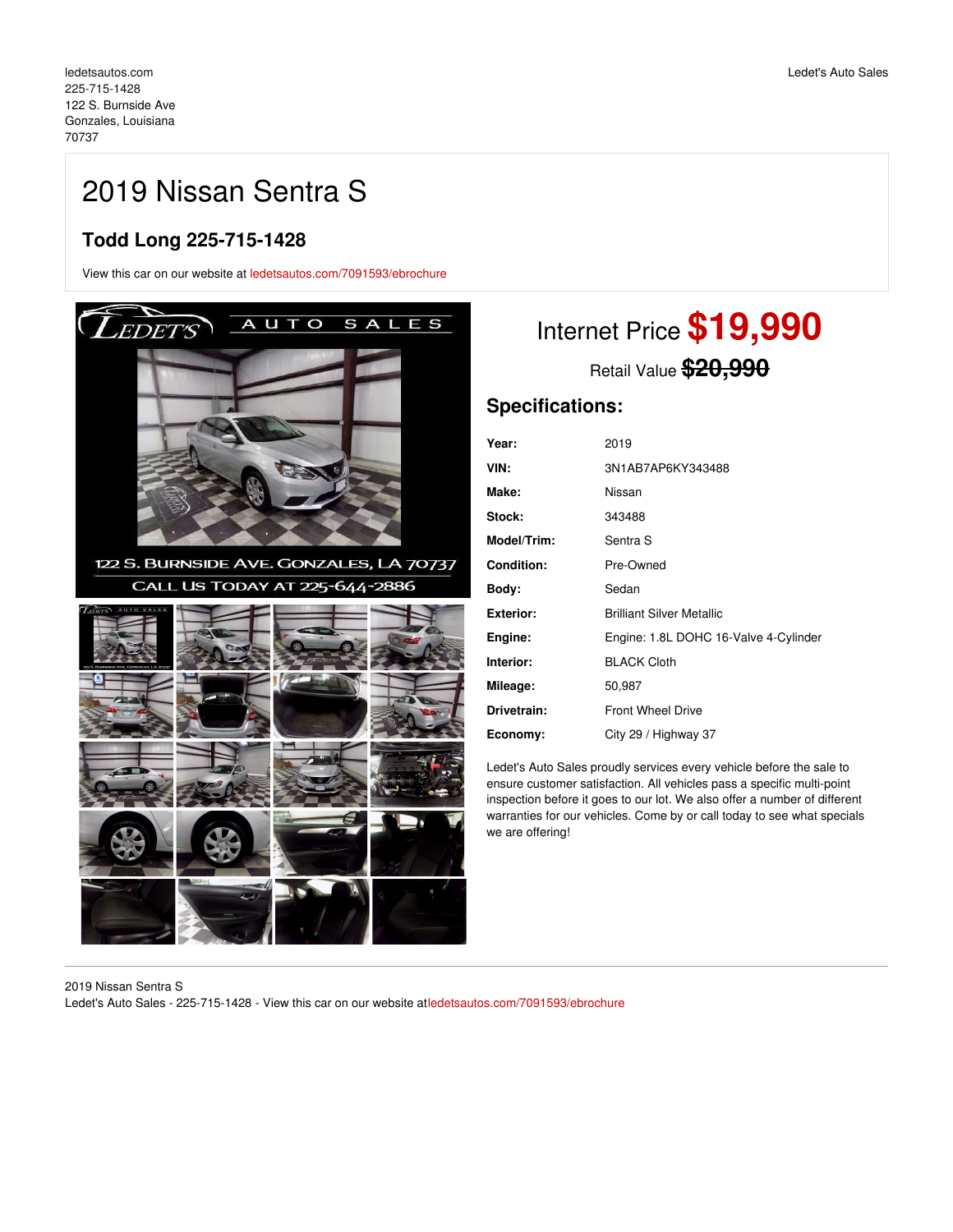

2019 Nissan Sentra S Ledet's Auto Sales - 225-715-1428 - View this car on our website at[ledetsautos.com/7091593/ebrochure](https://ledetsautos.com/vehicle/7091593/2019-nissan-sentra-s-gonzales-louisiana-70737/7091593/ebrochure)

### **Installed Options**

- $\bullet$  AM/FM
- - Anti-Theft
- $\bullet$  AC
- - Cruise
- - Power Locks
- - Power Windows
- $\bullet$  Tilt
- - Power Steering
- Anti-Lock Brakes
- Dual Front Airbags
- - Side Airbags
- - Traction Control
- - Keyless Entry
- - Variable Wipers
- - Rear Defroster
- Steering Radio Ctrls
- - Power Mirrors
- - Drivers Front Airbag
- Side Head Air Bag
- Rear Head Air Bag
- Front Disc/Rear Drum Brakes
- - Child Safety Locks
- Gasoline Fuel
- - Tire Pressure Monitoring